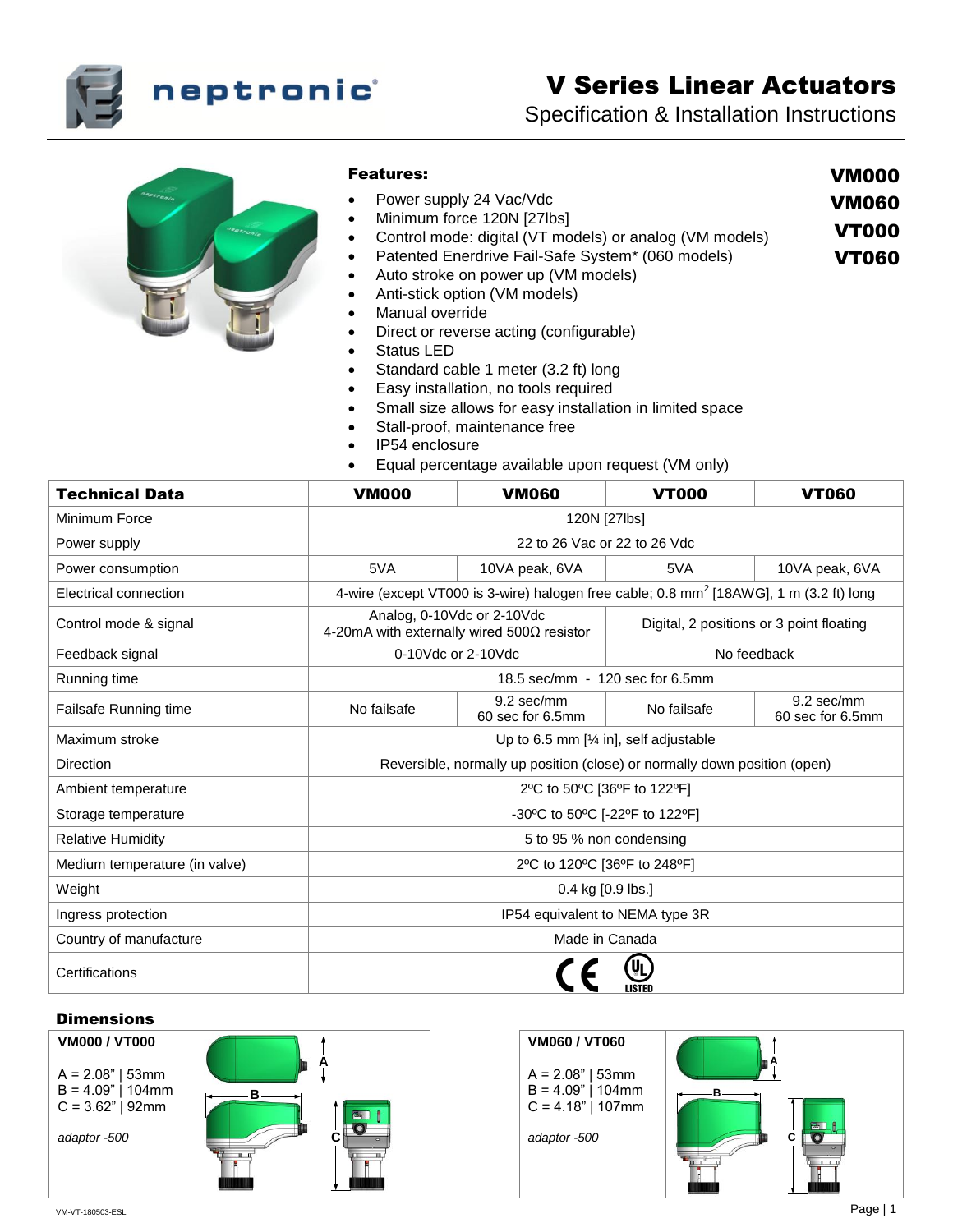

## WARNING!

|              | You must connect the actuator to its adaptor and mount it on a valve before applying power. Failure to do<br>so will result in incorrect operation of the actuator.                                                                                                                                                                                                                |
|--------------|------------------------------------------------------------------------------------------------------------------------------------------------------------------------------------------------------------------------------------------------------------------------------------------------------------------------------------------------------------------------------------|
| $\mathbf{T}$ | Improper use of mechanical tools or application of excessive force to tighten the adaptors on the valves<br>could lead to structural damage of the adaptor, which could lead to failure over time.                                                                                                                                                                                 |
| <u>\[</u>    | If you plan to add foam insulation, do not add insulation foam beyond the chrome ring and around the<br>adaptor. Improper installation of insulation material could lead to a build-up of condensate water around<br>the valve and the chrome ring of the adaptor, which could lead to build up of rust and compromise the<br>structure of the chrome ring that holds the adaptor. |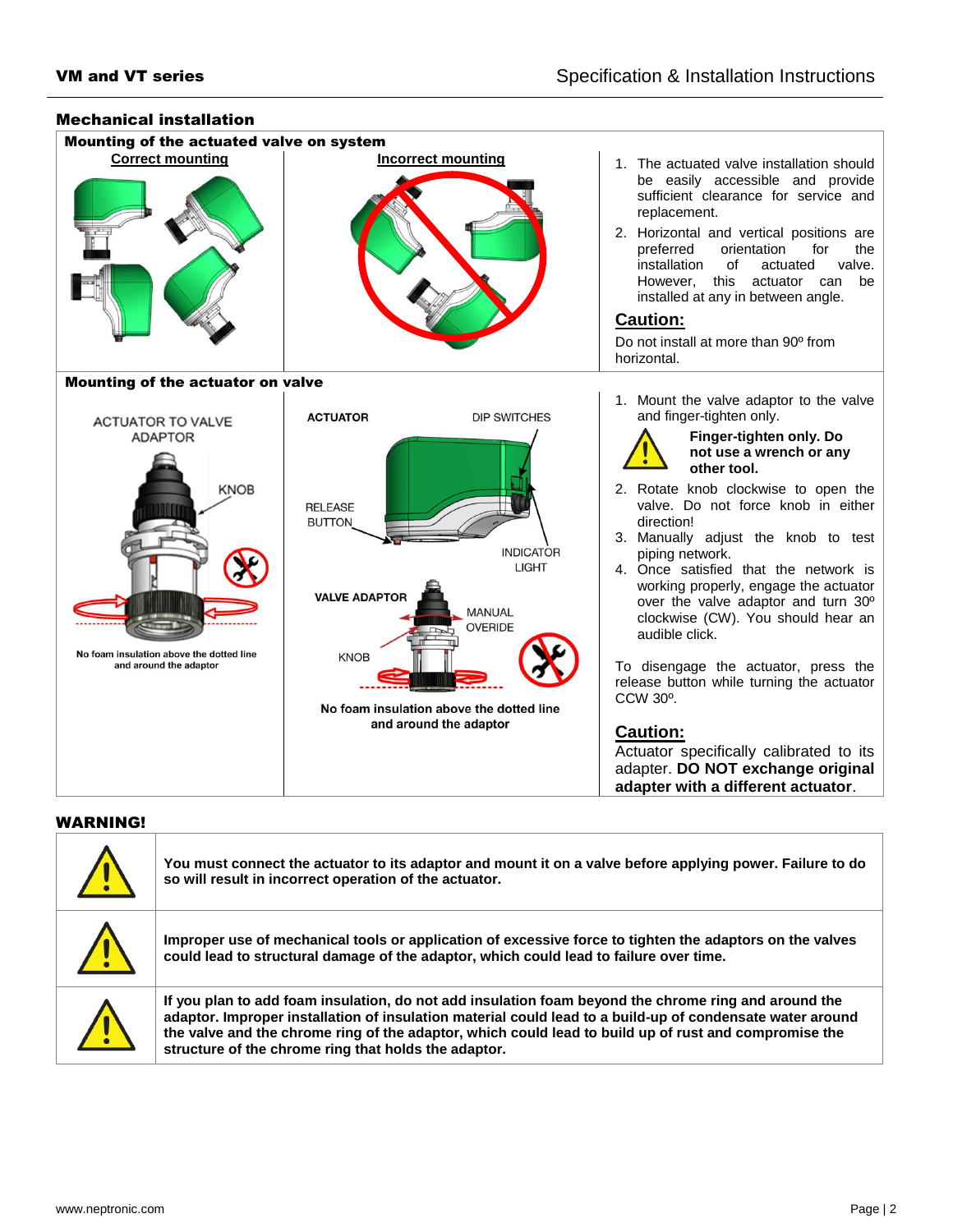#### Wiring (VM000 & VM060)



# Wiring (VT000)



# Wiring (VT060)



# DIP Switches and LED

DIP switches are externally accessible.

## VM000



#### VM060